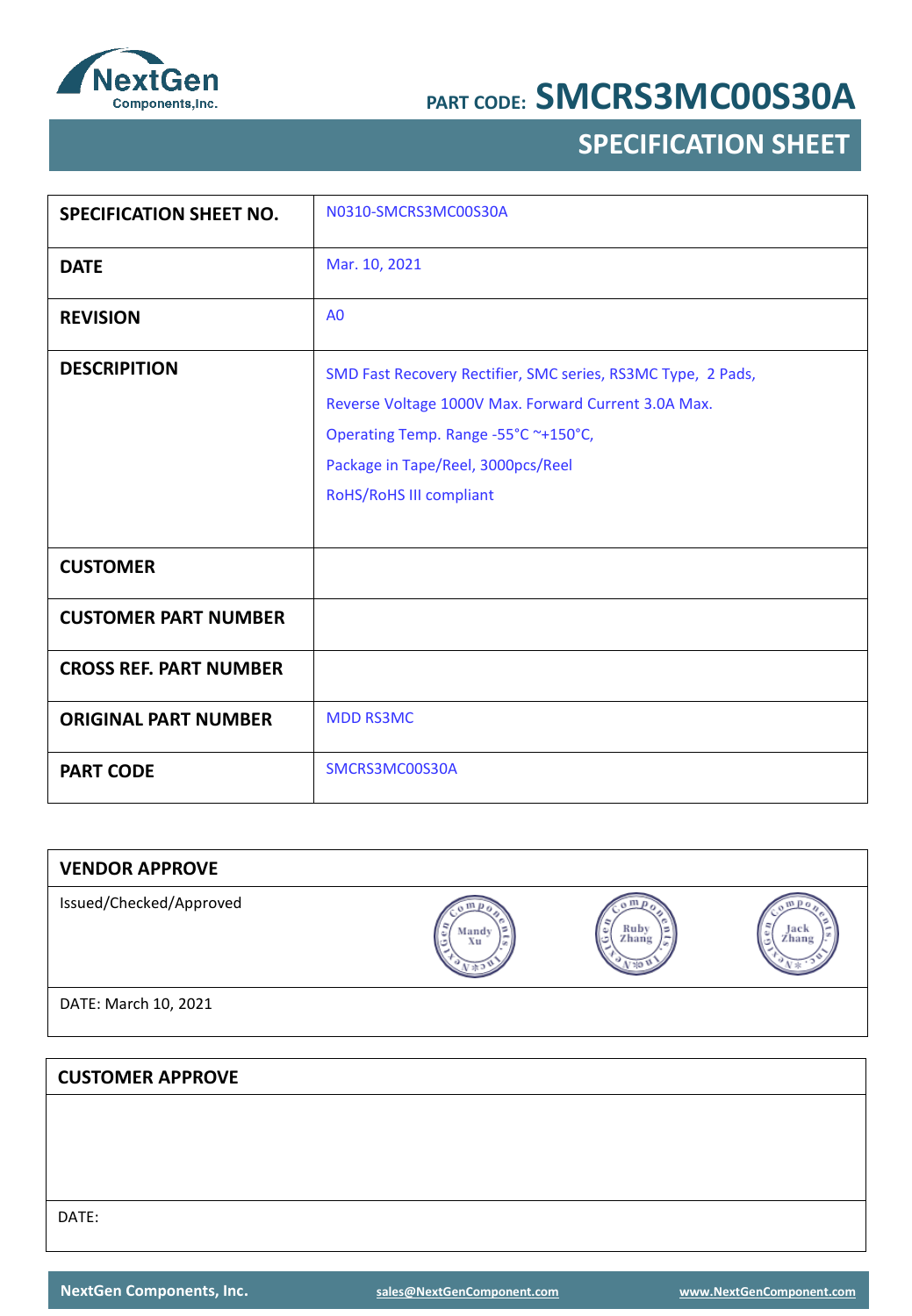### • The plastic package carries Underwriters Laboratory Flammability Classification 94V-0 • Low reverse leakage

Components, Inc.

• Open Junction chip

**MAIN FEATURE**

- High forward surge current capability
- High temperature soldering guaranteed: 250℃/ 10 seconds at terminals
- Glass passivated chip junction

### **APPLICATION**

• For printed circuit board

### **PART CODE GUIDE**

|  | 1) <b>SMC</b> : SMD Fast Recovery Rectifier, 2 pads SMC series |
|--|----------------------------------------------------------------|

2) **RS3MC00**: Type code for original part number RS3MC

3) **S**: Package code, Tape/reel, 3000pcs/reel.

4) **30A:** Specification code for Reverse Voltage 1000V Max. Forward Current 3.0A Max.

### **MORE ITEMS AVAILABLE**

| SMCRS3AC00S305 | SMCRS3BC00S310 | SMCRS3DC00S320 | SMCRS3GC00S340 | SMCRS3JC00S360 |
|----------------|----------------|----------------|----------------|----------------|
| SMCRS3KC00S380 | SMCRS3MC00S30A |                |                |                |
| SMCRS5AC00S505 | SMCRS5BC00S510 | SMCRS5DC00S520 | SMCRS5GC00S540 | SMCRS5J00S560  |
| SMCRS5K00S580  | SMCRS5M00S50A  |                |                |                |
|                |                |                |                |                |
|                |                |                |                |                |
|                |                |                |                |                |

**SMC RS3MC00 S 30A** 1 2 3 4







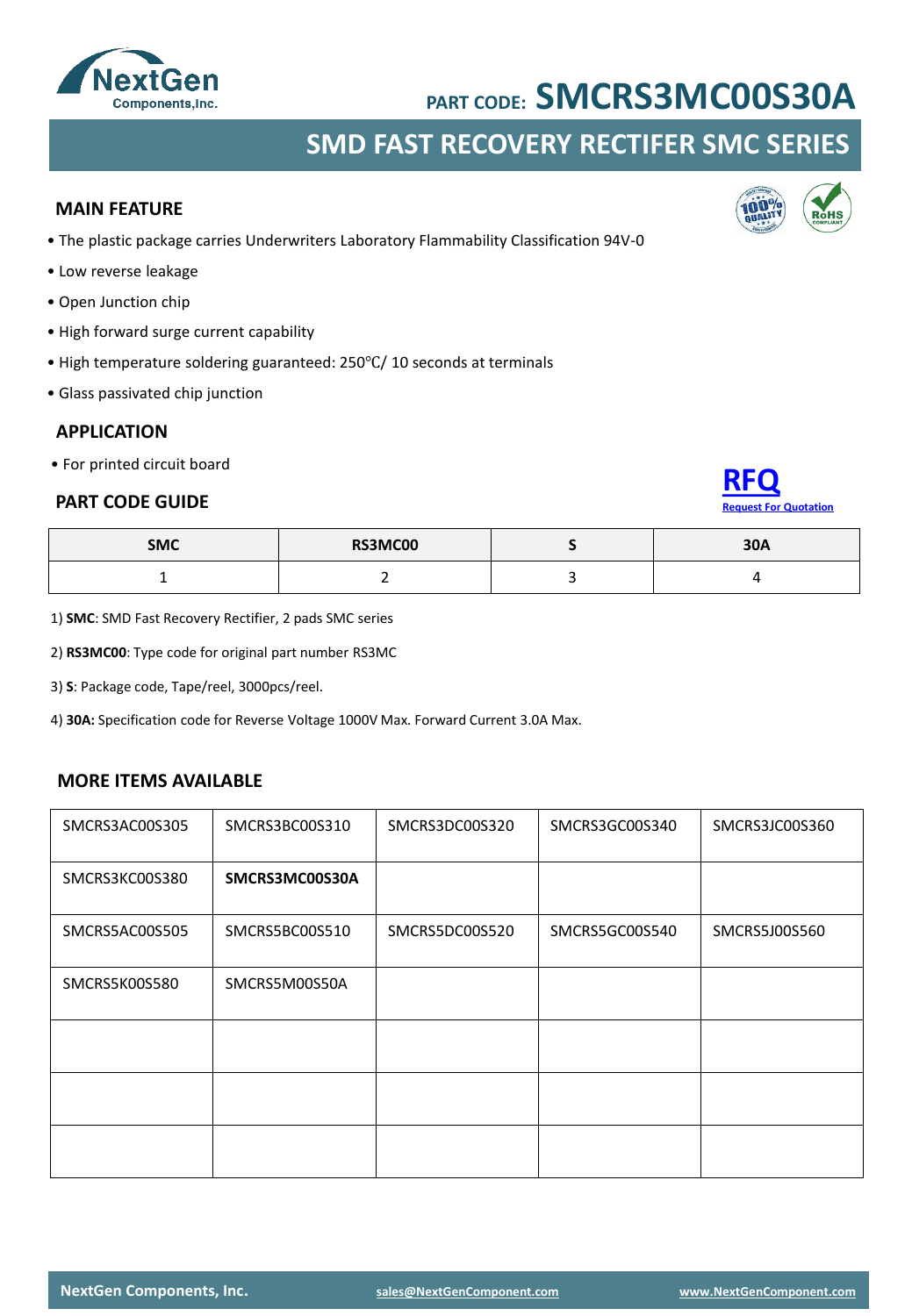

**SMD FAST RECOVERY RECTIFER SMC SERIES**

### **DIMENSION (Unit: Inch/mm)**

**Image for reference**



**Marking: RS3MC**



C **Recommend Pad Layout** А ₩  $\, {\bf B}$  $D -$ ₱ E

| Symbol | Unit<br>(inch) | Unit<br>(mm) |
|--------|----------------|--------------|
| А      | 0.170          | 4.30         |
| R      | 0.160          | 4.10         |
| C      | 0.311          | 7.90         |
| D      | 0.150          | 3.80         |
| F      | 0.472          | 12.0         |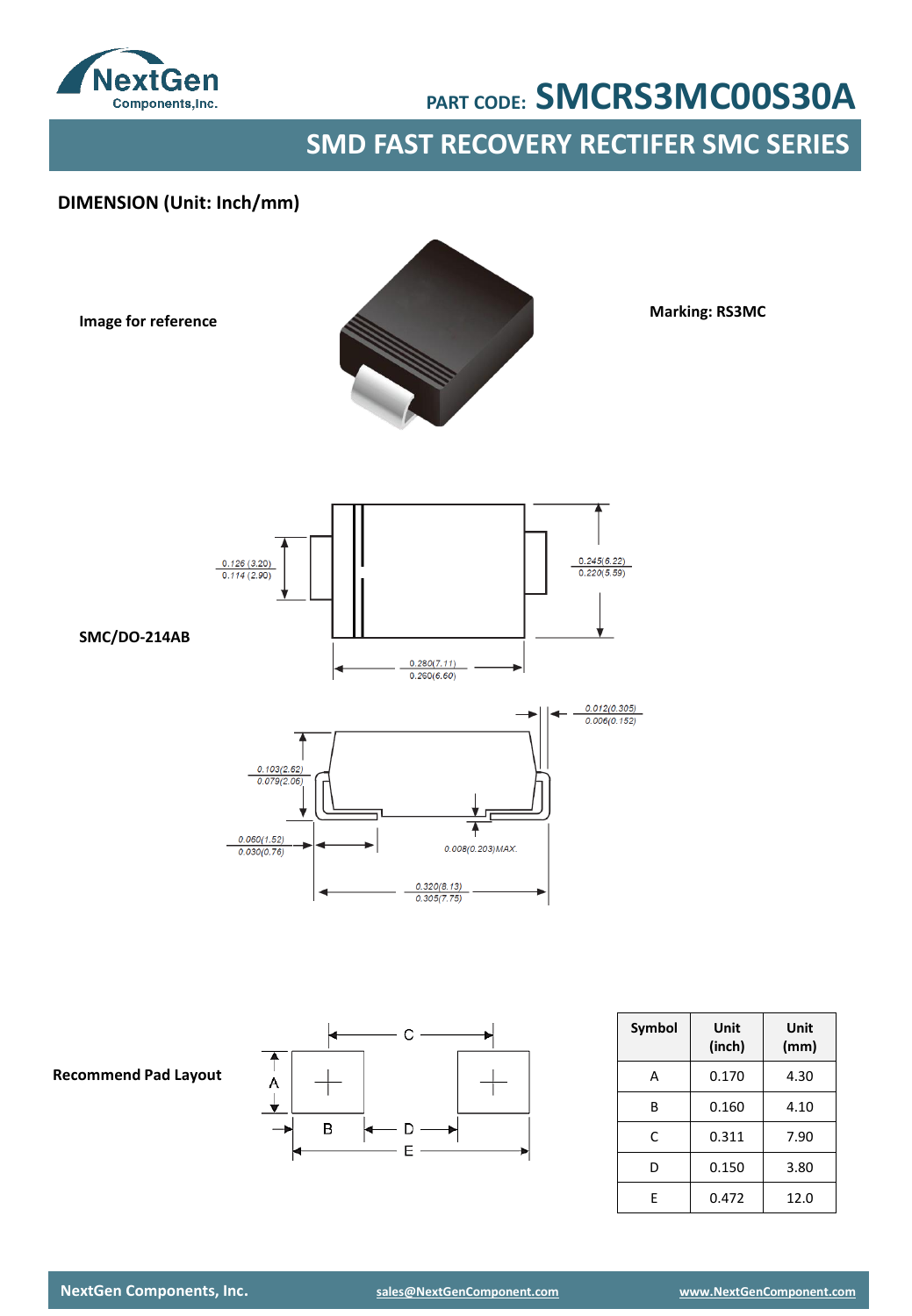

### **SMD FAST RECOVERY RECTIFER SMC SERIES**

#### **MECHANICAL DATA**

| Case                                      | <b>Terminals</b>                                                | <b>Polarity</b>                    | <b>Mounting</b><br><b>Position</b> | Weight<br>per piece           |
|-------------------------------------------|-----------------------------------------------------------------|------------------------------------|------------------------------------|-------------------------------|
| JEDEC SMC/DO-214AB<br>molded plastic body | Solder plated,<br>Solderable per<br>MIL-STD-750,<br>Method 2026 | Polarity symbol<br>marking on case | Any                                | 0.0070 Ounce,<br>0.2180 grams |

#### **MAX. RATING & CHARACTERISTICS**

| Parameter                                    |                    | <b>SYMBOLS</b>  | <b>VALUE</b> |         |        | <b>UNITS</b> |
|----------------------------------------------|--------------------|-----------------|--------------|---------|--------|--------------|
|                                              |                    |                 | Min.         | Typical | Max.   |              |
| Repetitive peak reverse voltage              |                    | V RRM           |              |         | 1000   | Volts        |
| <b>RMS voltage</b>                           |                    | V RMS           |              |         | 700    | Volts        |
| DC blocking voltage                          |                    | V <sub>DC</sub> |              |         | 1000   | Volts        |
| Average forward output rectified current     |                    | <b>I</b> AV     |              |         | 3.0    | A            |
| at $TL = 90^{\circ}C$                        |                    |                 |              |         |        |              |
| Peak forward surge current 8.3ms single half |                    | I FSM           |              | 100     |        | A            |
| sine-wave superimposed on rated load         |                    |                 |              |         |        |              |
| (JEDEC Method)                               |                    |                 |              |         |        |              |
| Instantaneous forward voltage at 3.0A        |                    | <b>VF</b>       |              |         | 1.30   | Volts        |
| DC reverse current at rated DC               | $TA = 25^{\circ}C$ |                 |              |         | 5.0    | μA           |
| blocking voltage                             | $TA = 125$ °C      |                 |              |         | 100    | μA           |
| <b>Reverse recovery Time (Note 2)</b>        |                    | trr             |              |         | 500    | ns           |
| Junction capacitance (Note 3)                |                    | C J             |              | 60      |        | pF           |
| Thermal resistance (Note 4)                  |                    | R QJA           |              | 50      |        | °C/W         |
| <b>Operating junction temperature range</b>  |                    | ΤJ              | $-55$        |         | $+150$ | °C           |
| Storage temperature range                    |                    | <b>T</b> STG    | $-55$        |         | $+150$ | °C           |

Note

1. Ratings at 25 C ambient temperature unless otherwise specified. Single phase half-wave 60Hz, resistive or inductive load, for capacitive load current derate by 20%.

2. Reverse recovery condition IF=0.5A,IR=1.0A,Irr=0.25A

- 3. Measured at 1.0MHz and applied reverse voltage of 4.0Voltage
- 4. P.C.B. mounted with 0.2x0.2"(5.0x5.0mm) copper pad areas.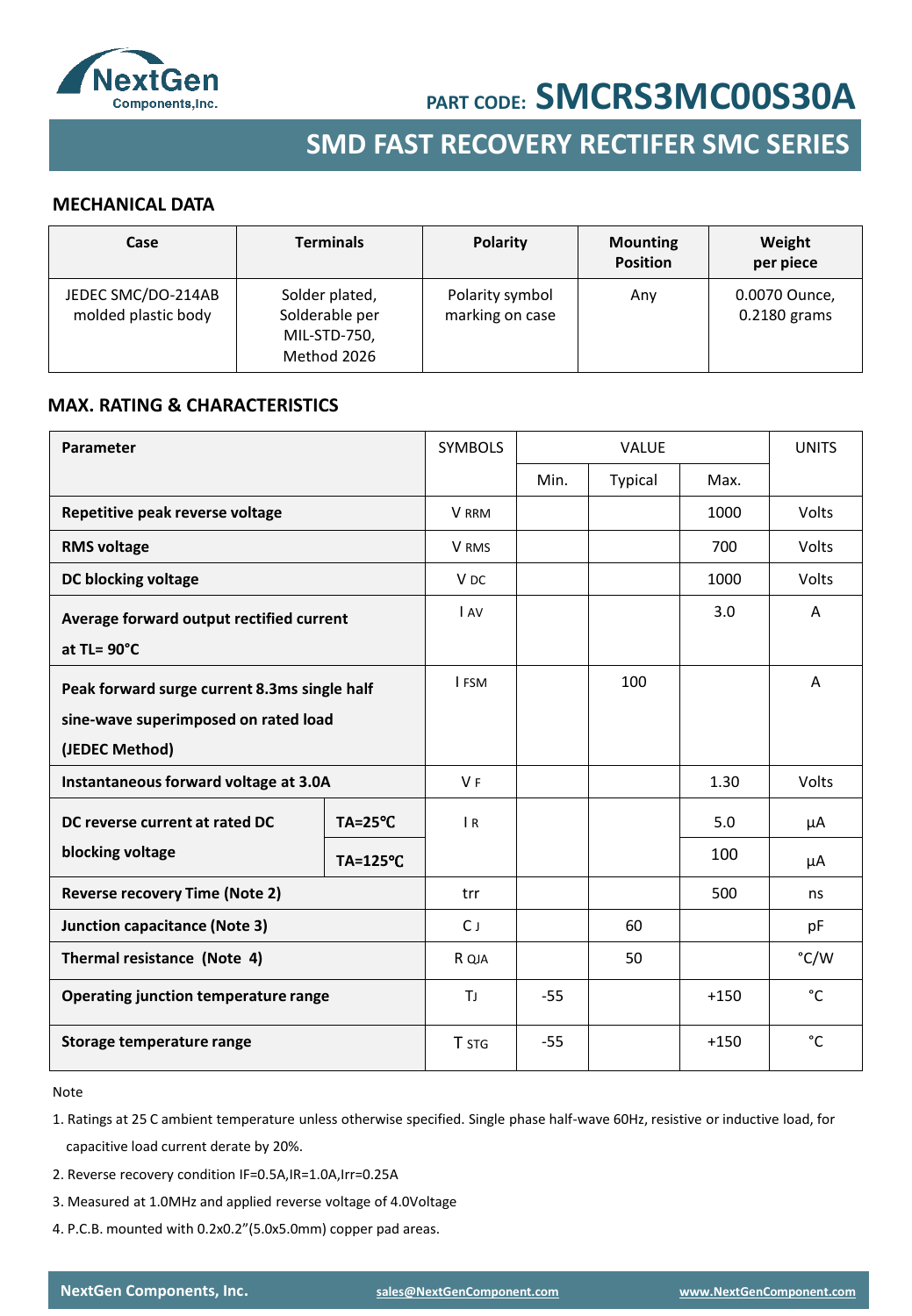

## **SMD FAST RECOVERY RECTIFER SMC SERIES**

### **RELIABILITY**

| <b>Number</b>           | <b>Experiment Items</b>                      | <b>Experiment Method And Conditions</b>                                                                        | Reference<br><b>Documents</b>  |
|-------------------------|----------------------------------------------|----------------------------------------------------------------------------------------------------------------|--------------------------------|
| $\mathbf{1}$            | Solder Resistance Test                       | Test 260°C± 5°C for 10 ± 2 sec.<br>Immerse body into solder 1/16" ± 1/32"                                      | MIL-STD-750D<br>METHOD-2031.2  |
| 2                       | Solderability Test                           | 230°C ±5°C for 5 sec.                                                                                          | MIL-STD-750D<br>METHOD-2026.10 |
| 3                       | <b>Pull Test</b>                             | 1 kg in axial lead direction for 10 sec.                                                                       | MIL-STD-750D<br>METHOD-2036.4  |
| $\overline{\mathbf{4}}$ | <b>Bend Test</b>                             | 0.5Kg Weight Applied To Each Lead,<br>Bending Arcs 90 °C ± 5 °C For 3 Times                                    | MIL-STD-750D<br>METHOD-2036.4  |
| 5                       | High Temperature Reverse<br><b>Bias Test</b> | TA=100°C for 1000 Hours at VR=80%<br>Rated VR                                                                  | MIL-STD-750D<br>METHOD-1038.4  |
| 6                       | Forward Operation Life Test                  | TA=25°C Rated Average Rectified<br>Current                                                                     | MIL-STD-750D<br>METHOD-1027.3  |
| $\overline{7}$          | Intermittent Operation Life<br>Test          | On state: 5 min with rated IRMS Power<br>Off state: 5 min with Cool Forced Air.<br>On and off for 1000 cycles. | MIL-STD-750D<br>METHOD-1036.3  |
| 8                       | Pressure Cooker Test                         | 15 PSIG, TA=121°C, 4 hours                                                                                     | MIL-S-19500<br>APPENOIXC       |
| 9                       | <b>Temperature Cycling Test</b>              | -55°C~+125°C; 30 Minutes For Dwelled<br>Time 5 minutes for transferred time.<br>Total: 10 cycles.              | MIL-STD-750D<br>METHOD-1051.7  |
| 10                      | <b>Thermal Shock Test</b>                    | 0°C for 5 minutes., 100°C for 5 minutes,<br>Total: 10 cycles                                                   | MIL-STD-750D<br>METHOD-1056.7  |
| 11                      | Forward Surge Test                           | 8.3ms Single Sale Sine-wave One Surge.                                                                         | MIL-STD-750D<br>METHOD-4066.4  |
| 12                      | <b>Humidity Test</b>                         | TA=65°C, RH=98% for 1000 hours.                                                                                | MIL-STD-750D<br>METHOD-1021.3  |
| 13                      | High Temperature Storage<br>life Test        | 150°C for 1000 Hours                                                                                           | MIL-STD-750D<br>METHOD-1031.5  |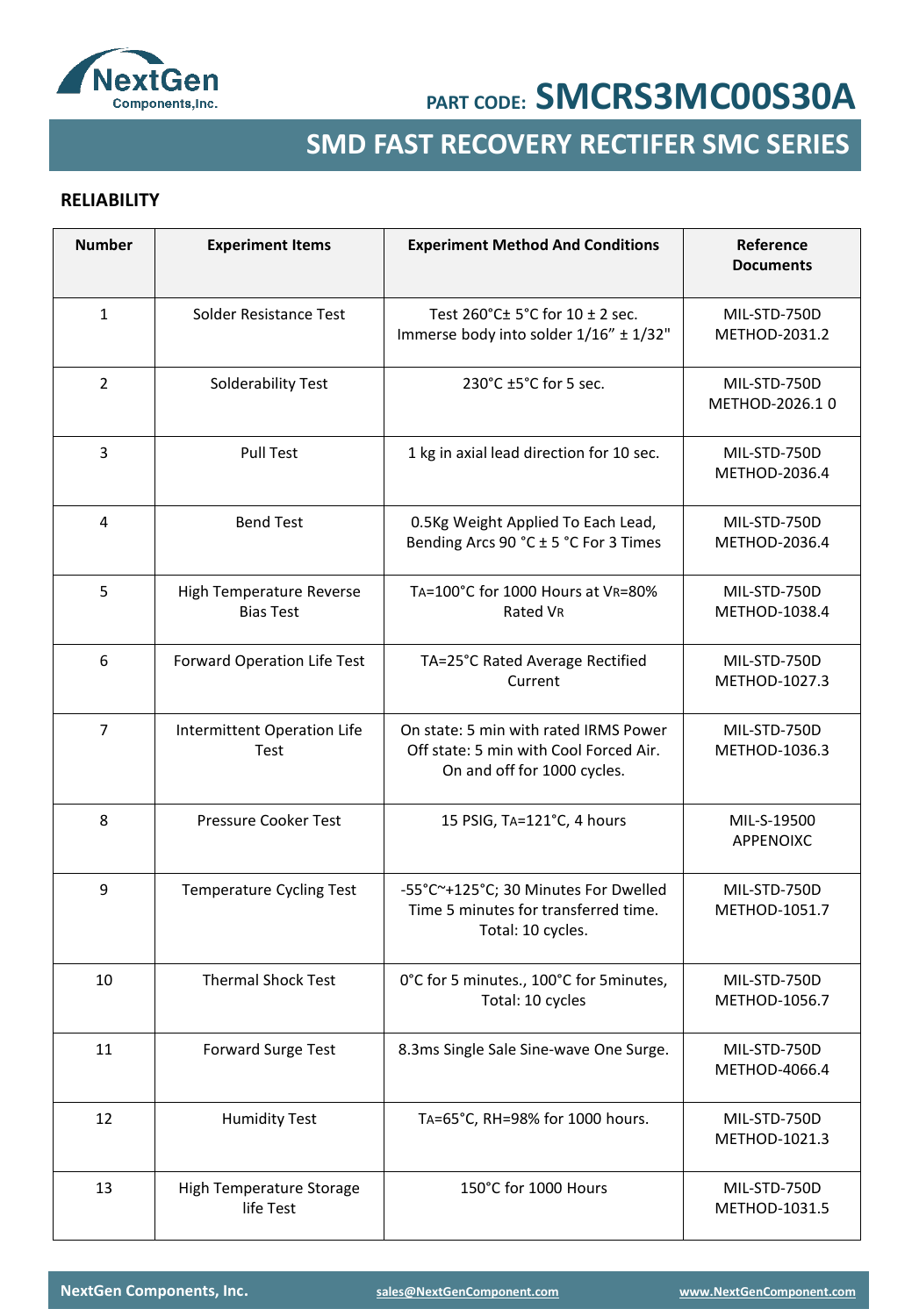

**SMD FAST RECOVERY RECTIFER SMC SERIES**

### **SUGGESTED REFLOW PROFILE (For Reference Only)**



- Recommended peak temperature is over 245°C, If peak temperature is below 245 °C, you may adjust the following parameters; time length of peak temperature (longer), time length of soldering (longer), thickness of solder paste (thicker)
- Welding shall not exceed 2 times
- Remark: lead free solder paste (96.5 sn/3.0 Ag/0.5Cu)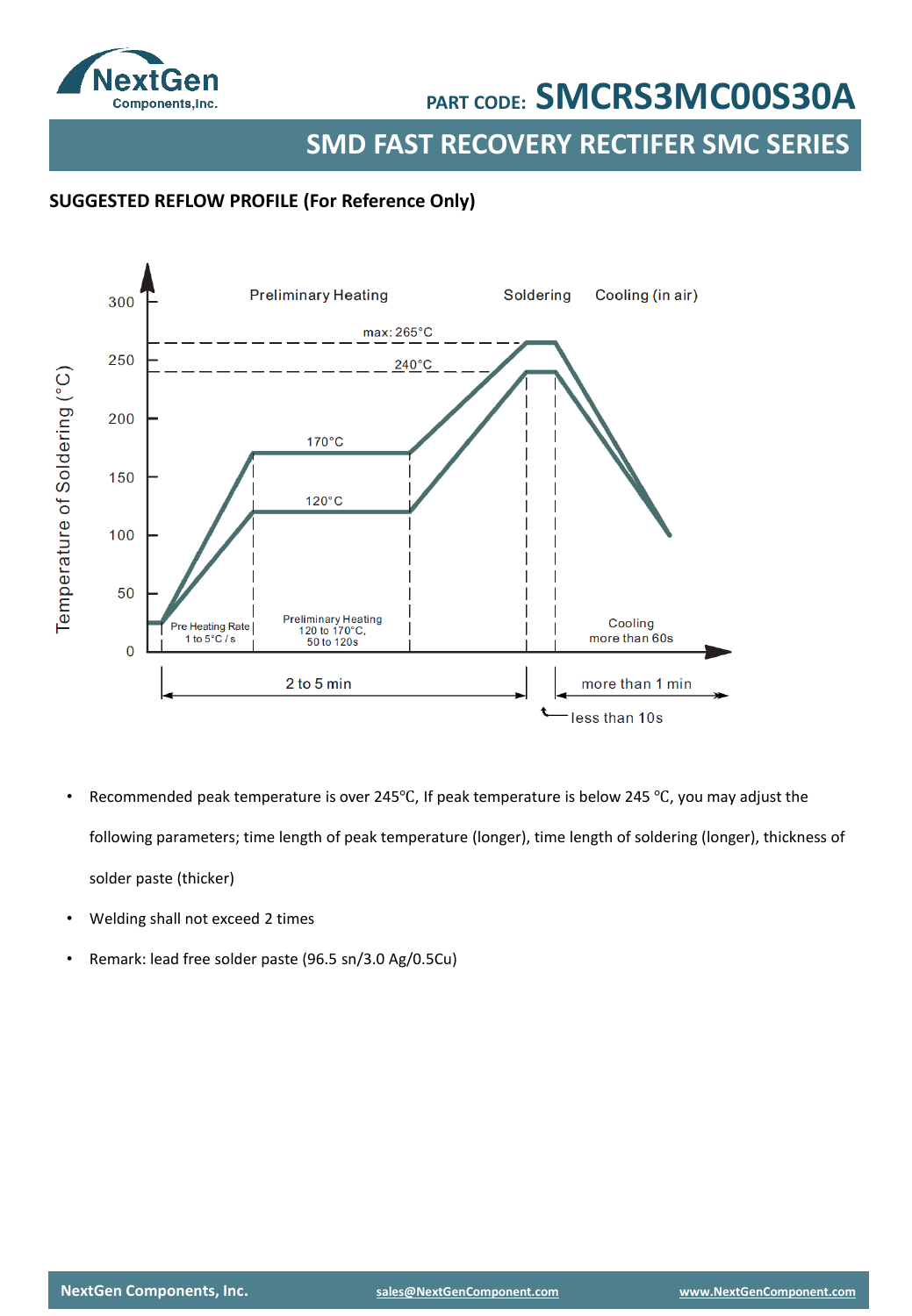

**SMD FAST RECOVERY RECTIFER SMC SERIES**

### **RATINGS AND CHARACTERISTIC CURVES (For Reference Only)**



FIG. 3-TYPICAL INSTANTANEOUS FORWARD **CHARACTERISTICS** 



INSTANTANEOUS FORWARD VOLTAGE, **VOLTS** 







FIG. 4-TYPICAL REVERSE CHARACTERISTICS





t, PULSE DURATION, sec.

**NextGen Components, Inc. [sales@NextGenComponent.com](mailto:sales@NextGenComponent.com) [www.NextGenComponent.com](http://www.nextgencomponent.com/)**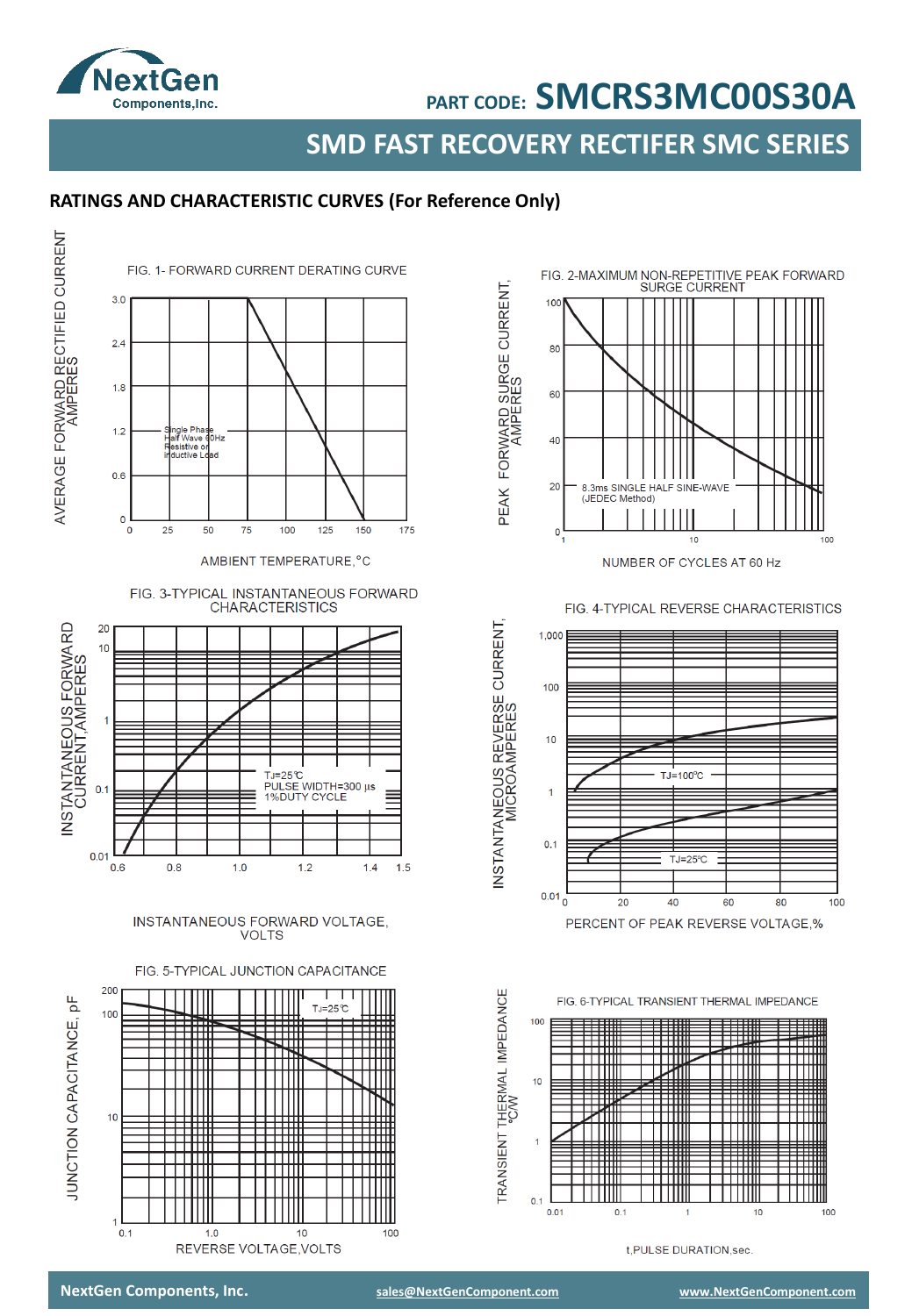

**SMD FAST RECOVERY RECTIFER SMC SERIES** 

### **TAPE/REEL (Unit: mm)**

All Devices are packed in accordance with EIA standard RS-481-A and specifications.





| Item                     | Symbol         | <b>Tolerance</b> | SMC/DO-214AB |
|--------------------------|----------------|------------------|--------------|
| Carrier width            | Α              | 0.1              | 6.15         |
| Carrier Length           | B              | 0.1              | 8.41         |
| Carrier Depth            | $\mathsf{C}$   | 0.1              | 2.42         |
| Sprocket hole            | d              | 0.05             | 1.50         |
| 13"Reel outside diameter | D              | 2.0              | 330.00       |
| 13"Reel inner diameter   | D <sub>1</sub> | Min.             | 50.00        |
| 7"Reel outside diameter  |                |                  |              |
| 7"Reel inner diameter    |                |                  |              |
| Feed hole diameter       | D <sub>2</sub> | 0.5              | 13.00        |
| Sprocket hole position   | E              | 0.1              | 1.75         |
| Punch hole position      | F              | 0.1              | 7.50         |
| Punch hole pitch         | P              | 0.1              | 8.00         |
| Sprocket hole pitch      | P <sub>0</sub> | 0.1              | 4.00         |
| Embossment center        | P1             | 0.1              | 2.00         |
| Overall tape thickness   | $\mathsf{T}$   | 0.1              | 0.25         |
| Tape width               | W              | 0.3              | 16.00        |
| Reel width               | W1             | 1.0              | 16.50        |

**NextGen Components, Inc. [sales@NextGenComponent.com](mailto:sales@NextGenComponent.com) [www.NextGenComponent.com](http://www.nextgencomponent.com/)**